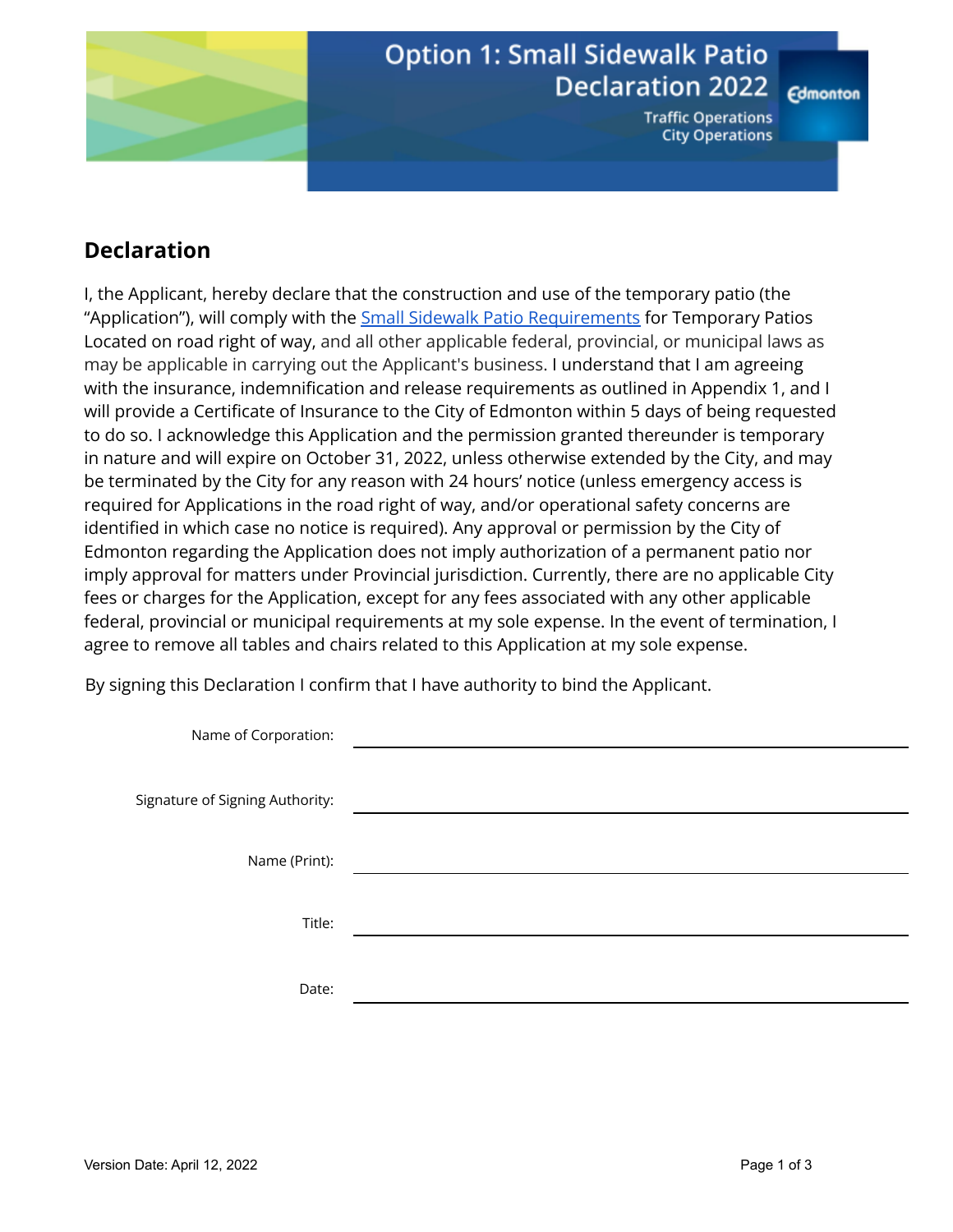

# **Option 1: Small Sidewalk Patio Declaration 2022**

**Edmonton** 

**Traffic Operations City Operations** 

### **Appendix 1**

#### **INDEMNIFICATION AND RELEASE**

- 1. The City will not be responsible in any way for any injury to any person or any loss or damage to any property however caused, belonging to the Applicant or to employees, agents, invitees or licensees of the Applicant while such person or property is in or about the area of road right of way permitted to be used under this Application. In no event shall the City be liable to the Applicant for any indirect or consequential damage however caused, including, without limiting the generality of the foregoing, whether or not they would otherwise be considered indirect or consequential loss.
- 2. The Applicant shall:
	- a. be liable to the City for, and
	- b. indemnify and save harmless the City, its servants, agents and employees from and against;

any and all losses, liabilities, claims, suits, actions, demands, expenses, damages and costs (and without limiting the generality of the foregoing, including solicitor and client costs) which may be brought or made against the City or which the City may pay or incur and which arise out of or in connection with:

- i. any of the rights or privileges granted to the Applicant pursuant to this Application;
- ii. any breach, violation or non-performance of any covenant, condition or guideline related to this Application to be fulfilled, kept, observed or performed by the Applicant;
- iii. any damage to any property or injury to a person or persons, including death resulting at any time therefrom, occasioned by the use of the road right of way by the Applicant, its servants, agents, employees or licensees;
- iv. any damage to any property or injury to a person or persons, including death resulting at any time therefrom, arising from the escape, discharge or release of any gaseous, liquid, or solid hazardous substances including, but not limited to, petroleum products and byproducts, industrial wastes, contaminants, pollutants, dangerous substances, and toxic substances, as defined in or pursuant to any law, ordinance, rule, regulation, bylaw or code, whether federal, provincial or municipal, occasioned by the use of the road right of way, by the Applicant, its servants, agents, employees or licensees;

excepting such losses, liabilities, claims, suits, actions, demands, expenses, damages and costs arising from the sole negligence of the City, its servants, agents or employees.